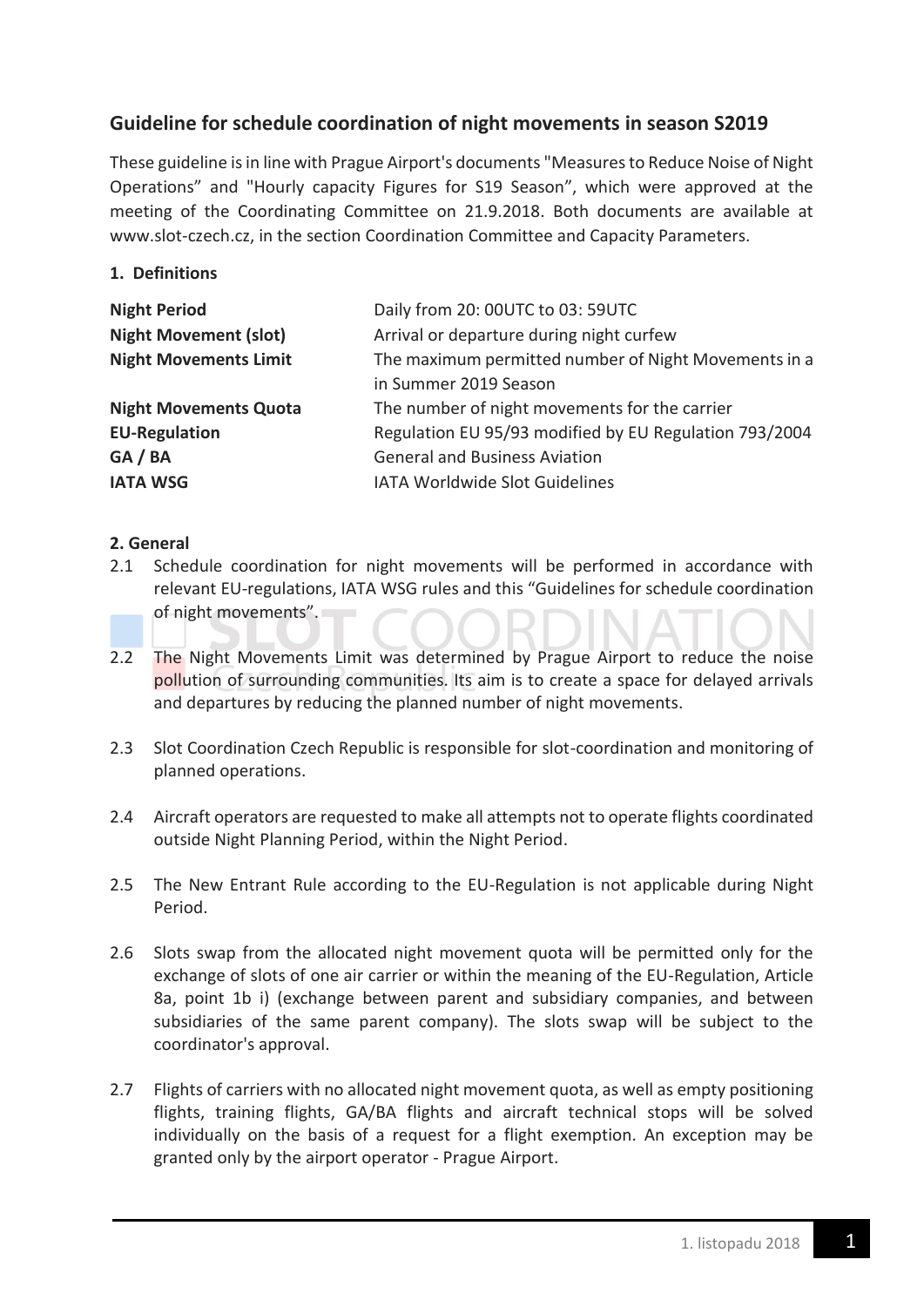- 2.8 The instructions do not apply to emergency landing flights, flights connected with human life saving, search and rescue flights.
- 2.9 The instructions do not apply to flights diverting to Prague Ruzyne Airport. In case of departure of a diverting aircraft during the night noise limit, an airport slot must be requested. In this case, the airport slot will be allocated beyond the night movement limit
- 2.10 For the AOG flights operating during the night period, the coordination rules set out in item 4.6 apply

### **3. Night Movements Quota**

- 3.1 The allocated night movement quota was determined for each carrier based on the calculated historical slots (rule 80/20 according to IATA WSG) for season S19, according to the results of the flights performed in the S18 season.
- 3.2 The allocated night movement quota is equal to the number of movements for which historical rights were allocated for the S19 season. The set Night Movements Limit for the S19 season is 7.928 Night Movements.

### **4. Coordination process**

- 4.1 In the case of flights during the Night Period, an air carrier may only use the Night Movements Quota allocated to it.
- 4.2 The Night Movements Quota can't be increased or exceeded during the season.
- 4.3 Unused Night Movements are expired and can't be transferred to another carrier, except as provided in 2.6.
- 4.4 Night Movements from the Night Quota allocated to carriers between 31.3 and 30.4.2019 can't be transferred to period after 1.5.2019.
- 4.5. Aircraft types for movements in the Night Period may be changed. The operated type of aircraft must comply with the conditions stated in the AIP CR, part LKPR AD 2.21.1.2
- 4.6. The following rules apply to the coordination of flights for AOG reasons:
	- Service type code Y will be used for AOG slot request
	- AOG flight is a ferry flight without allocating handling capacities for passengers
	- The use of the service type code Y will mean normal coordination during the day (same as any other empty flight)
	- The use of the service type code Y will mean in night period that the flight will not be counted in the specified night quota, the requested slot will be allocated regardless of the set night movement quota
	- The flight will not be displayed on FIDS, it will only be included in the daily traffic plan and CAODB as any other empty flight
	- Flights with business jets can also be used as AOG flights